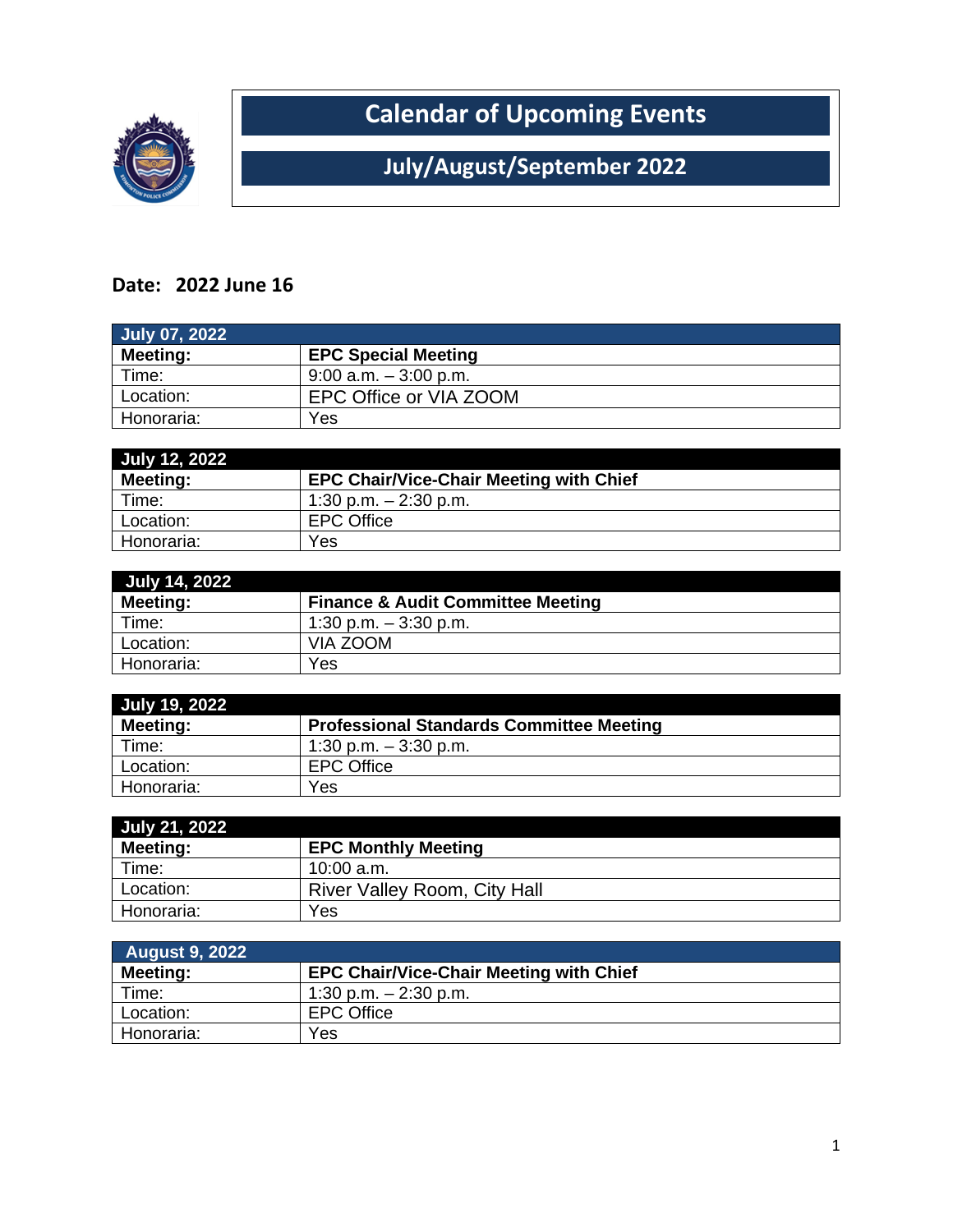| <b>August 11, 2022</b> |                                                            |
|------------------------|------------------------------------------------------------|
| <b>Meeting:</b>        | <b>Finance &amp; Audit Committee Meeting (If Required)</b> |
| Time:                  | 1:30 p.m. $-3:30$ p.m.                                     |
| Location:              | VIA ZOOM                                                   |
| Honoraria:             | Yes                                                        |

| September 8, 2022 |                                          |
|-------------------|------------------------------------------|
| <b>Meeting:</b>   | <b>Human Resources Committee Meeting</b> |
| Time:             | 11:00 a.m. $-$ 12:30 p.m.                |
| Location:         | VIA ZOOM                                 |
| Honoraria:        | Yes                                      |

| September 8, 2022 |                                     |
|-------------------|-------------------------------------|
| Meeting:          | <b>Governance Committee Meeting</b> |
| Time:             | $1:00$ p.m. $-3:00$ p.m.            |
| Location:         | VIA ZOOM                            |
| Honoraria:        | Yes                                 |

| <b>September 9-11, 2022</b> |                                                             |
|-----------------------------|-------------------------------------------------------------|
| Meeting:                    | <b>Canadian Association of Police Governance Conference</b> |
| Time:                       | All Dav                                                     |
| Location:                   | Saskatoon, Saskatchewan                                     |
| Honoraria:                  | Yes                                                         |

| <b>September 12, 2022</b> |                                    |
|---------------------------|------------------------------------|
| Meeting:                  | <b>RTC #153 Community Policing</b> |
| Time:                     | 12:00 p.m. $-$ 1:00 p.m.           |
| Location:                 | <b>North West Campus</b>           |
| Honoraria:                | Yes                                |

| <b>September 13, 2022</b> |                                                |
|---------------------------|------------------------------------------------|
| Meeting:                  | <b>EPC Chair/Vice-Chair Meeting with Chief</b> |
| Time:                     | 1:30 p.m. $-2:30$ p.m.                         |
| Location:                 | <b>EPC Office</b>                              |
| Honoraria:                | Yes                                            |

| September 13, 2022 |                                                                     |
|--------------------|---------------------------------------------------------------------|
| <b>Meeting:</b>    | <b>EPC Chair/Vice-Chair Meeting with Chief</b>                      |
| Time:              | 1:30 p.m. $- 2:30$ p.m.                                             |
| Location:          | <b>EPC Office</b>                                                   |
| Honoraria:         | Yes                                                                 |
|                    |                                                                     |
| September 14, 2022 |                                                                     |
| Meeting:           | <b>Chair/Vice-Chair Meeting with Associate and Assistant Deputy</b> |
|                    | <b>Ministers</b>                                                    |
| Time:              | 11:00 a.m. $-$ 12:00 p.m.                                           |
| Location:          | <b>EPC Office</b>                                                   |
| Honoraria:         | Yes                                                                 |

| September 14, 2022 |                                            |
|--------------------|--------------------------------------------|
| Meeting:           | <b>Chair/Vice-Chair Meeting with Mayor</b> |
| Time:              | 12:45 p.m. $-$ 1:15 p.m.                   |
| Location:          | Office of the Mayor                        |
| Honoraria:         | Yes                                        |